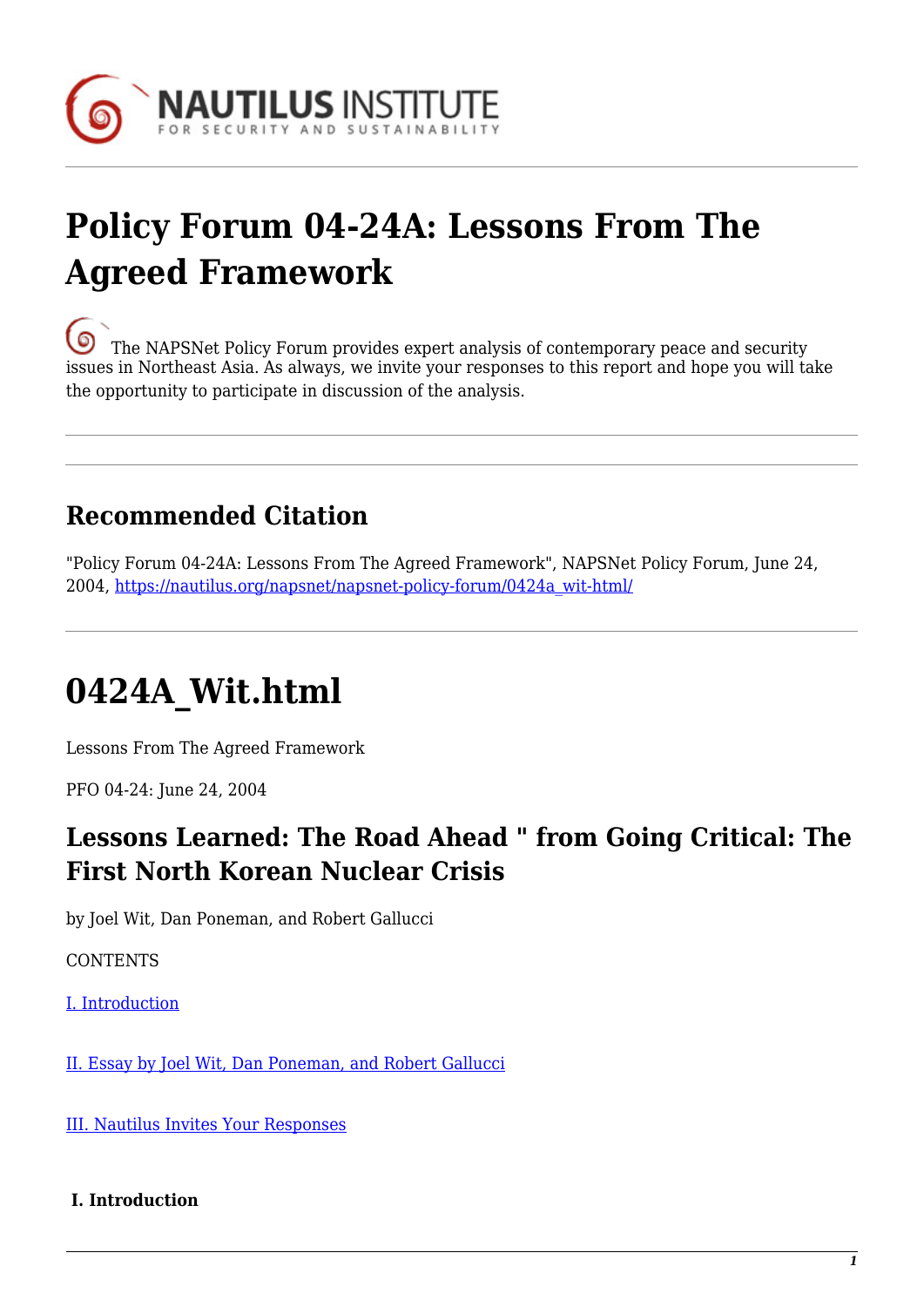The following is an excerpt from the book, Going Critical: The First North Korean Nuclear Crisis published by the Brookings Institute and reprinted here with permission of the Brookings Institution Press. Joel Wit, Daniel Poneman, and Robert Gallucci lay out seven lessons from the 1994 Agreed Framework negotiations that bear directly on the current six party talks in Beijing.

Joel S. Wit is a senior fellow with the International Security Program at the Center for Strategic and International Studies. He served for 15 years in the Department of State and was coordinator for the 1994 U.S. North Korea Agreed Framework. Daniel B. Poneman is a senior fellow with the Forum for International Policy and a principal in The Scowcroft Group. He served on the National Security Council staff under Presidents George H. W. Bush and Bill Clinton, including nearly four years as special assistant to the President for nonproliferation. Robert L. Gallucci is dean of Georgetown University, Edmund A. Walsh School of Foreign Service. A career civil servant in the Department of State, he led the team that negotiated the Agreed Framework and served as assistant secretary for political-military affairs and ambassador-at-large.

The views expressed in this article are those of the author and do not necessarily reflect the official policy or position of the Nautilus Institute. Readers should note that Nautilus seeks a diversity of views and opinions on contentious topics in order to identify common ground.

#### <span id="page-1-0"></span> **II. Essay by Joel Wit, Dan Poneman, and Robert Gallucci**

" Lessons Learned: The Road Ahead " from Going Critical: The First North Korean Nuclear Crisis by Joel Wit, Dan Poneman, and Robert Gallucci

What lessons do the crises of 1993 and 1994 hold for the impasse of today? Now, as then, the critical issue is North Korean access to bomb material, this time highly enriched uranium as well as plutonium. Now, as then, the consequences of failure would be grave: an untethered North Korea would be able to churn out bomb-making material each year for use in threatening its neighbors---or for export to terrorists or others. (The fastest route to Al Qaeda would seem to run through Pakistan, North Korea's active trading partner in illicit arms and the likely source of the technology North Korea used to enrich uranium.) Now, as then, a difficult relationship with a newly elected South Korean president further complicates an already daunting diplomatic mission. Now, as then, the other regional powers---South Korea, Japan, China, and Russia---have important roles to play in resolving the crisis.

Mark Twain once observed that by sitting on a hot stove, his cat learned not to sit on a hot stove again. But the cat also learned not to sit on a cold stove. Even if one considered the Agreed Framework a hot stove, the question is whether the government could design a cold stove that could support a lasting and effective diplomatic solution to the North Korean nuclear challenge. To do so, it would have to consider what kind of agreement would advance U.S. interests and how the United States should go about negotiating such an arrangement. The 1994 crisis has relevance for today on both counts.

#### **Lesson 1.**

Set strategic priorities; then stick to them. It may seem too obvious to dwell on this lesson, but setting and maintaining priorities is easier said than done. During the first North Korean crisis, the Clinton administration placed the highest strategic priority on blocking North Korean access to additional stocks of separated plutonium. Clarity on that point enabled decision makers to resist pressures inside the administration to press other (admittedly important) objectives---curbing Pyongyang's ballistic missile program and its threatening conventional force posture---to the point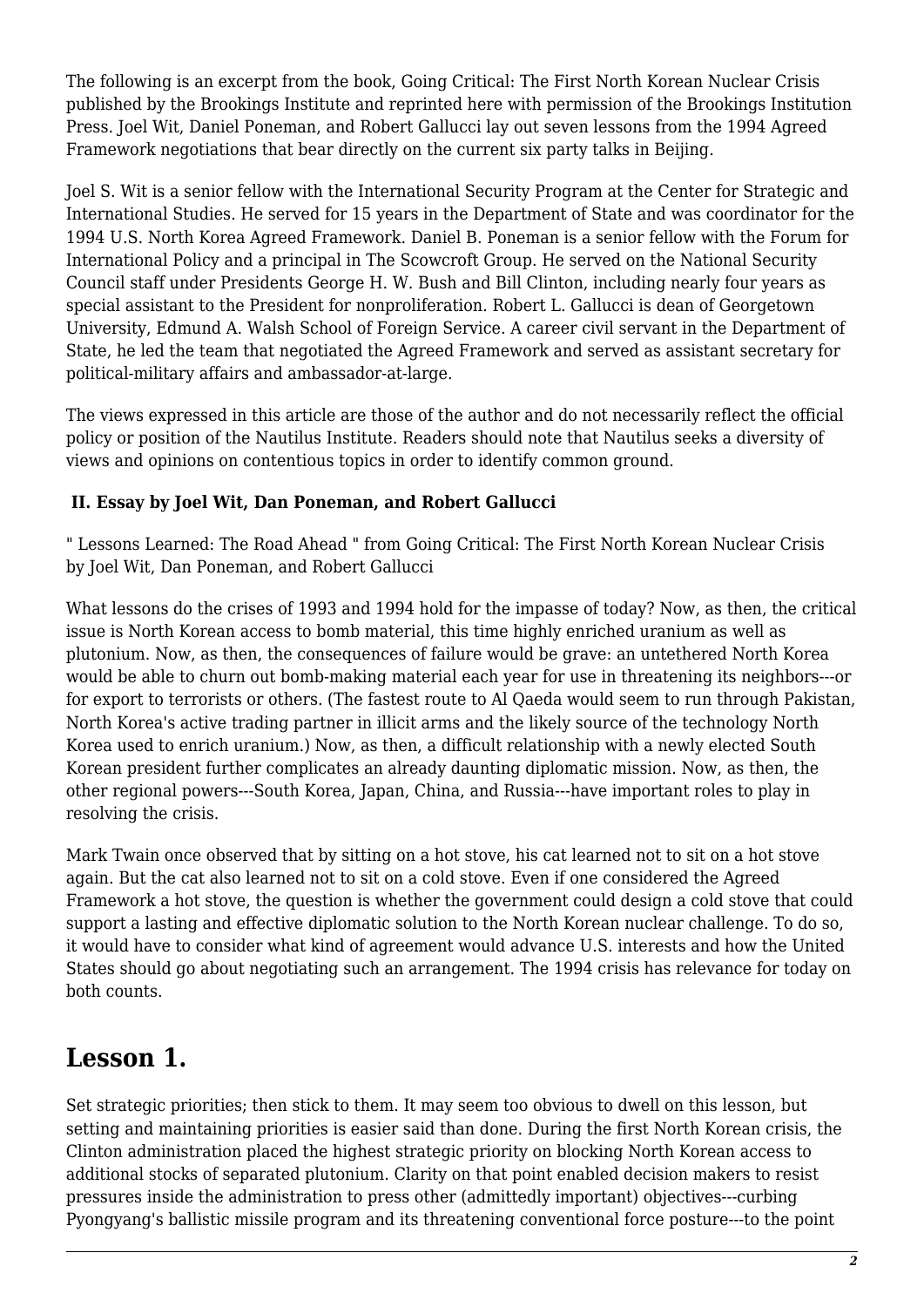where they would jeopardize the resolution of the nuclear crisis.

Setting priorities and sticking to them has a number of advantages. First, it provides for discipline within one's own government and signals clarity of purpose to friendly and hostile nations alike. Second, a government that remains focused on its strategic priorities is less likely to waste precious time and bargaining leverage on objectives of little if any intrinsic importance (such as the timing of the exchange of North-South envoys). Third, setting priorities allows a modular approach to resolving a series of outstanding issues, picking them off in order of urgency. By contrast, the comprehensive approach in which all issues are linked to one another is prone to bog down and leave all issues, including the most important ones, unresolved.

Failure to set priorities quickly leads to stalemate. For example, the Bush administration proposed a comprehensive approach in dealing with North Korea, a "bold initiative" that would offer energy and other carrots if North Korea verifiably dismantled its nuclear program and satisfied other U.S. security concerns. Such an approach runs the risk of failure because it seeks full North Korean performance on all U.S. demands before offering significant U.S. performance on any North Korean demands. There was never any chance North Korea would accede to such a position, especially since time played in Pyongyang's favor as each passing day it enhanced its own nuclear capabilities. Since the president has made clear that the United States seeks a diplomatic resolution to the current crisis, some parallelism in performance will need to be negotiated if the parties are to achieve agreement on the core issues.

Failure to choose the right priorities can be equally damaging. For example, in 2003 the administration emphasized rejection of bilateral talks more than containment of North Korean plutonium, appearing to betray at least an initial preoccupation with form over substance. True, multilateral engagement will be indispensable in resolving the current North Korean nuclear crisis, as it was the last time, particularly in adding pressure on the North to abide by a settlement enforced by several governments. In particular, American success in promoting an active Chinese diplomatic role should be commended. But inflexibility on a matter of pure form may easily derail the broader strategy and lose sight of the strategic priority: stopping North Korea from having access to nuclear weapon material. The strategic point here is that any successful settlement must command multilateral support (see Lesson 3), but that is far different from insisting on who sits at which table in a specific negotiating session.

### **Lesson 2.**

Integrate carrots and sticks into a strategy of coercive diplomacy. If offered only carrots, the North Koreans will conclude that the other side is more desperate for a deal than they are and will likely continue on a path of defiance and increasing negotiating demands. Offering only sticks will tell the North Koreans that there is no benefit from complying with international demands, except avoidance of pain. They might as well continue down a dangerous path of defiance until their acts become so threatening that the international community will have to respond, by which time Pyongyang may have substantially strengthened its bargaining leverage. That is essentially what occurred after Assistant Secretary of State James Kelly challenged the North Koreans in October 2002 regarding their secret enrichment program.

The Clinton administration relied on both carrots and sticks to try to resolve the 1994 crisis, integrating them into a negotiating position that presented a clear choice. If Pyongyang returned to full compliance with international nonproliferation norms, then the international community would respond favorably, reassuring North Korea that compliance would enhance its national security, and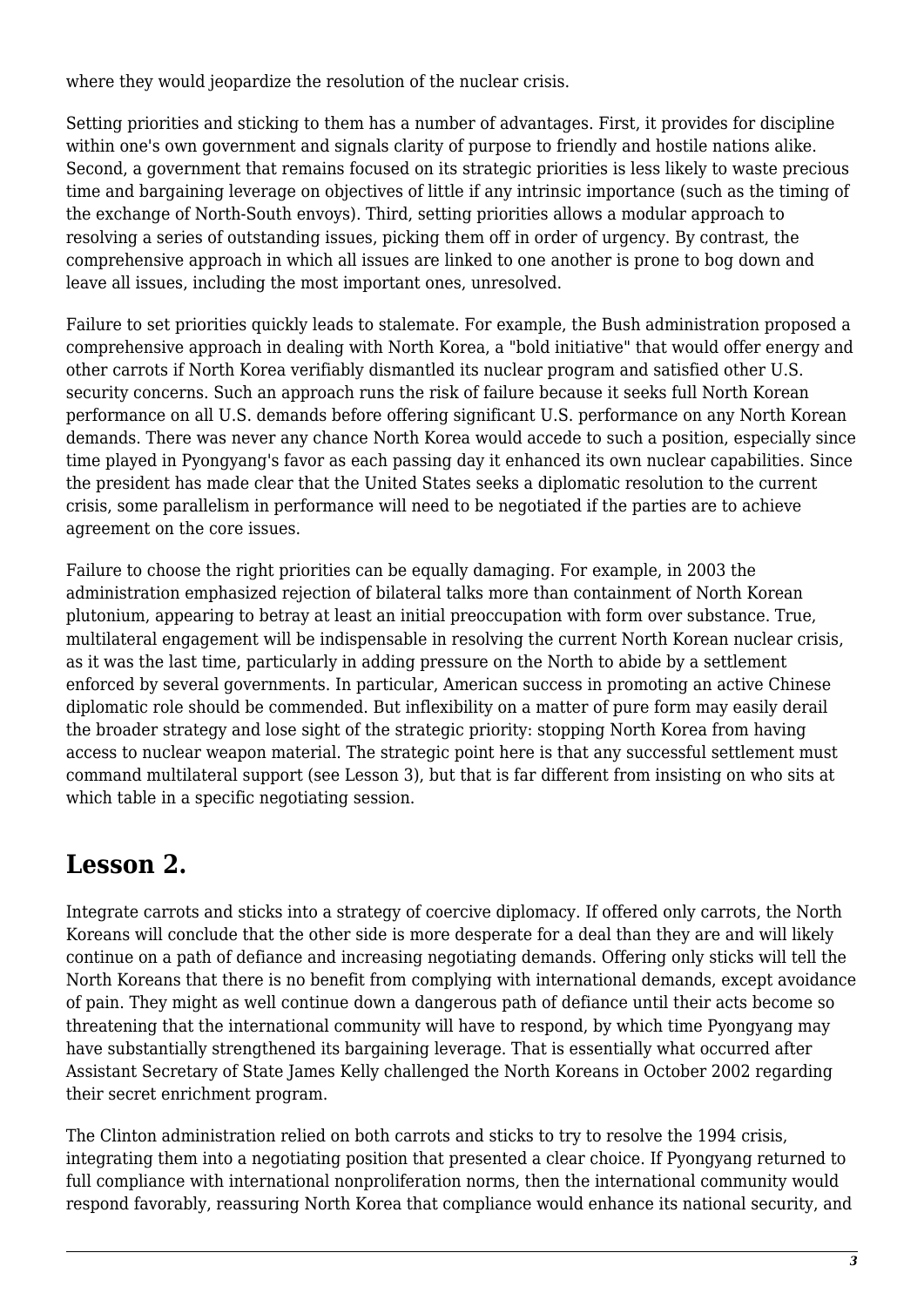even prosperity. It was easier to define the acceptable end state than to define a viable diplomatic path to reach it. Once the North Koreans were prepared to back down and comply with their nonproliferation obligations, they still sought a face-saving way to do so. This was the "escape valve" that President Clinton kept prodding his advisers to embed into the U.S. negotiating position and, deus ex machina, finally appeared in the form of Jimmy Carter.

At the same time, Pyongyang had to know that if it passed up the face-saving exit and continued to defy the international community, it would experience increasing isolation and hardship. In 1994 this coercive side of diplomacy came to the fore through a gradual military buildup on the peninsula and efforts to seek global support for economic sanctions. Ominous signals from Beijing at the time must have undermined the North Koreans' confidence that China would intervene to insulate North Korea from the effect of UN Security Council sanctions. These efforts put pressure on North Korea to back down when the crisis crested in June 1994. Arriving in Pyongyang at the critical moment, former President Jimmy Carter gave the North Koreans a face-saving way out. They took it.

Some have criticized Washington for taking too long to unfurl its diplomatic strategy during the first North Korean nuclear crisis. In particular, the United States has been blamed for not demonstrating more quickly to North Korea the benefits of a negotiated solution by meeting Pyongyang's demand in the summer of 1993 for light-water reactors. Looking back, one can indeed find evidence to support the view that the elements of the Agreed Framework could be discerned long before the October 1994 signing. Practically speaking, however, it is unlikely that the United States could have shortcircuited the tortuous road to the Geneva signing ceremony of the Agreed Framework. First, given the half-century enmity between the United States and North Korea, it was understandable---indeed, inevitable---that U.S. officials responded skeptically to such an unprecedented request from Pyongyang. Indeed, U.S. officials remained unconvinced well after the July 1993 round of bilateral talks that Pyongyang was serious about its proposal to give up its gas-graphite nuclear program in exchange for light-water reactors. Second, the project presented enormous challenges---political, legal, and financial---that took time to resolve. Third, regardless of whether Washington wanted to move forward on the LWR project or not, it needed multilateral support---particularly from South Korea and Japan---that needed to be painstakingly secured.

In the Wizard of Oz, Dorothy turned out to have had the power all along to return to Kansas just by clicking the heels of her ruby slippers; but first she needed to go through the Emerald Forest to appreciate why she even wanted to return to Kansas. Similarly, the Agreed Framework could not have been achieved on day one of the crisis; the parties first had to traverse the Emerald Forest of exhaustive negotiations, threats of UN Security Council sanctions, military buildups, and mounting global pressure in order to lay the groundwork for closing the deal.

#### **Lesson 3.**

Use multilateral institutions and forums to reinforce U.S. diplomacy. Each of North Korea's neighbors has unique equities and assets that must be brought into the settlement. South Korea is the most directly affected, sharing the peninsula and innumerable ties of blood, culture, and history. The United States---a neighbor by virtue of the 37,000 American troops deployed across the Demilitarized Zone---has an unshakable security commitment to South Korea and broader political and economic interests in the region. Japan shares a complex history with Korea----including its occupation of the peninsula ending with Tokyo's defeat in World War II, the painful issues of Japanese abducted by the North Korean regime, and ties between ethnic Koreans living in Japan and their relatives in the North. It also has the economic resources likely to be an essential part of any settlement with North Korea.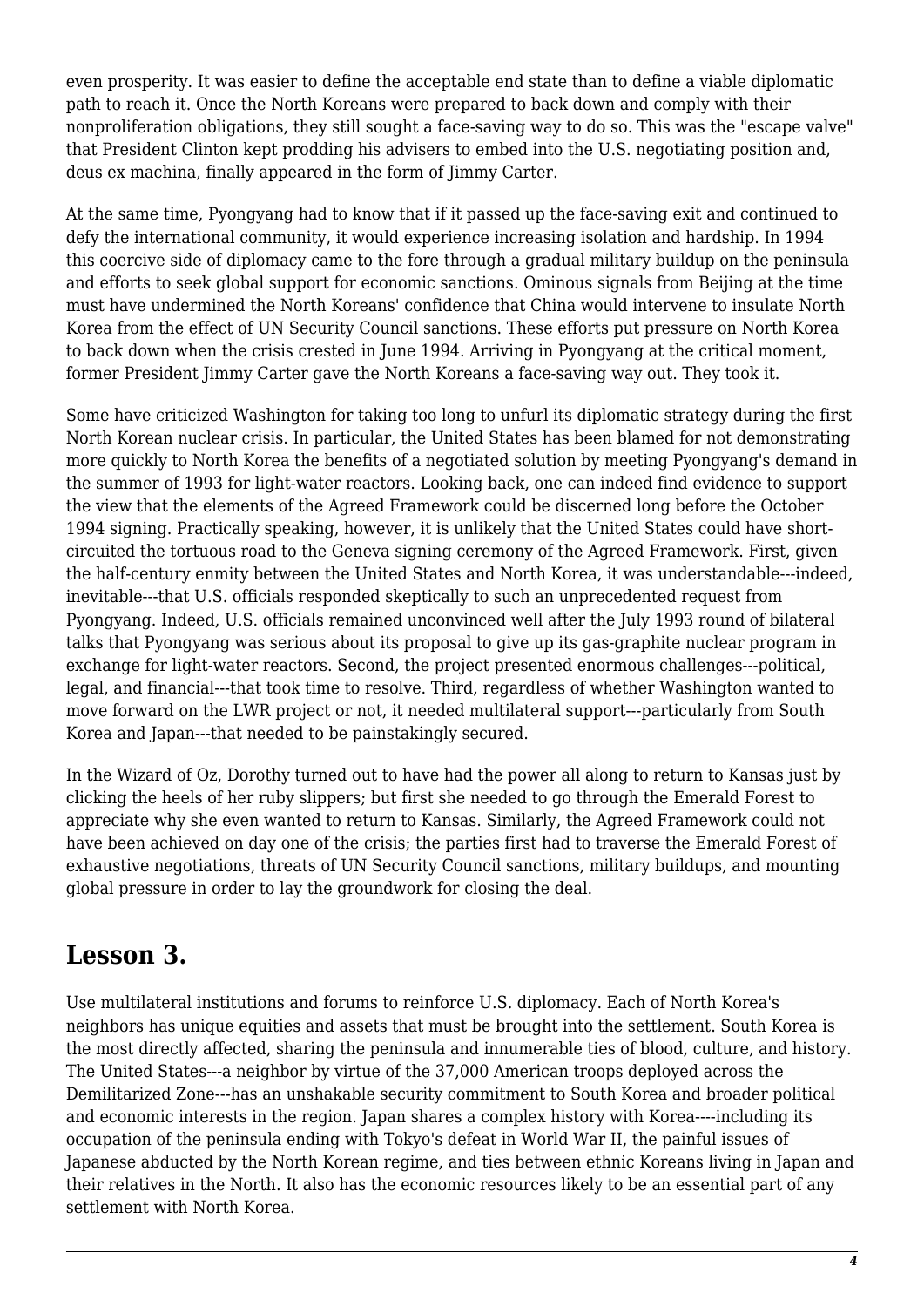China---traditionally as close to North Korea as "lips and teeth"---has loosened its ties but remains more closely involved with Pyongyang than any other regional player. It also retains the most leverage of any outsider, as the provider of the majority of North Korea's fuel and food, without which Pyongyang's economy could not survive. While Russia does not approximate that degree of influence, it is bound to the North by treaty and historical ties dating back to Josef Stalin. It can still contribute significantly to a diplomatic settlement of North Korea's differences with the world.

The Clinton administration worked closely with all of the other regional players in the quest for a solution to the nuclear crisis. It also made full use of all available multilateral institutions to bring pressure to bear upon North Korea in the effort to persuade it to comply with international nonproliferation norms. Toward that end, at the United Nations, Washington secured passage of UN Security Council Resolution 825, several presidential statements, and even a resolution from the unwieldy General Assembly. The IAEA board of governors was almost continuously engaged throughout 1993 and 1994 both in discussing the North Korea nuclear problem and in issuing multilateral pronouncements.

When the Clinton administration engaged in bilateral discussions with North Korea, it did so with multilateral backing---encouraged initially by South Korea and China, authorized by the UN Security Council. These bilateral talks in no way detracted from the administration effort to secure broad multilateral support for a negotiated solution if possible, and for the use of coercive measures if necessary. To the contrary, the showing of its good-faith bilateral efforts helped the United States make its case in multilateral forums.

Indeed, Washington sometimes might have put too much emphasis on multilateralism, by being too deferential to Seoul and Vienna. A case in point was the collapse of Super Tuesday over Seoul's insistence that the proposed North-South exchange of special envoys had to precede U.S.--North Korean negotiations. Washington's concerns over allied solidarity led it to accept that particular sequencing as a negotiating objective, even though it did not relate to the ticking clock on possible plutonium separation, or to U.S. security or, indeed, to anything else beyond a matter of political pride. Little surprise, then, that Super Tuesday unraveled; it was held together by political expedience, not national security imperatives.

As for the International Atomic Energy Agency, at times "safeguards theology" created practical problems in blocking plutonium separation. In late 1993, during the implementation of the "tugboat strategy" of pulling Seoul and the IAEA toward Pyongyang, the agency kept shifting the goalposts by adding new conditions for "continuity of safeguards" inspections, making it difficult for the United States and North Korea to return to the negotiating table. Some U.S. officials felt the IAEA was piling on, that ensuring no diversion of North Korean nuclear material required fewer activities than it was demanding. But Washington had to be careful not to appear to muscle the nonproliferation watchdog, lest it inadvertently undermine the agency's international credibility and reputation for impartiality. Fortunately, IAEA excesses were often kept in check through the skillful leadership of Director General Hans Blix who, in spite of North Korean intransigence, successfully walked the fine line between upholding IAEA standards and applying them flexibly enough to address real-world safeguards problems. His support would prove important after the 1994 agreement was signed.

### **Lesson 4.**

Use bilateral talks to probe diplomatic alternatives. While multilateral diplomacy is indispensable, involving more governments---with varying motives, interests, and objectives---at best complicates and at worst dilutes or even undermines U.S. efforts. The United States should therefore use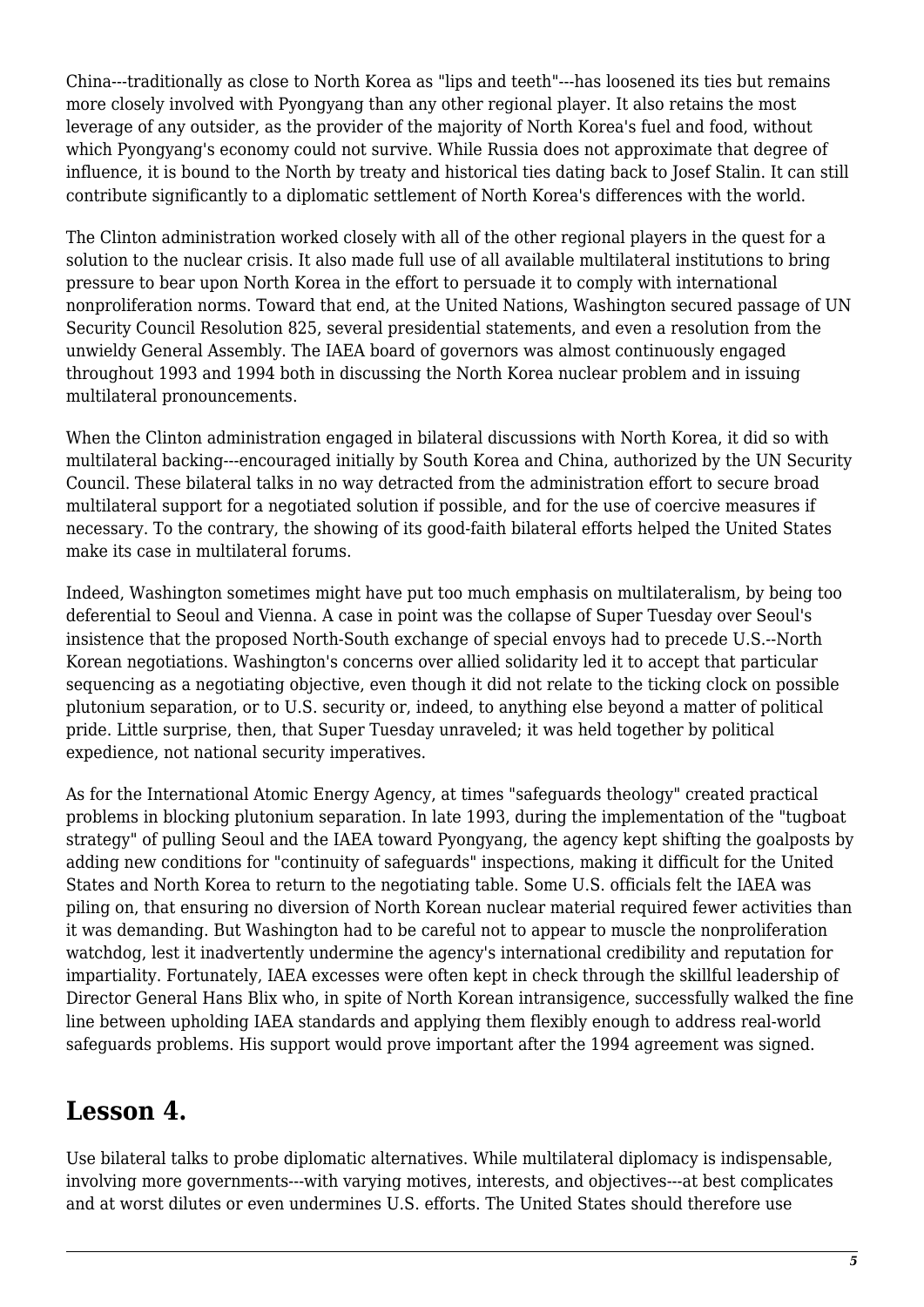multilateral diplomacy but not be locked into it exclusively. As a sovereign nation, the United States must be free to use any mechanism---including bilateral talks---to advance its unique interests and objectives. In that sense, bilateral talks are not merely a "gift" to be conferred on other governments, but a vector to convey U.S. perspectives unalloyed and undiluted by multilateral involvement.

Thus, after Super Tuesday collapsed, the administration to some degree eased its lockstep approach with other governments and allowed itself greater latitude to explore diplomatic solutions through bilateral discussions with North Korea. Nor did the United States allow the continuing friction between the IAEA, North Korea, and South Korea in the summer of 1994 to derail the Gallucci-Kang talks.

The use of the bilateral channel did not alter U.S. objectives; it just provided another policy instrument in a pretty empty toolbox. Use of the bilateral channel allowed the Americans more leeway in exploring possible solutions informally with the North. It also provided an opportunity for the United States to focus especially on unique American concerns in a venue uncluttered by other considerations. At the end of the day, the bilateral channel provided a mechanism to promote solutions that the U.S. government considered to be in its own interests as well as those of its multilateral partners and the rest of the international community. American negotiators sometimes envisaged outcomes that would satisfy its multilateral partners' needs, even if the partners were unwilling or unable (because of their negotiating constraints or domestic political factors) to approve certain negotiating positions in advance. Of course, the trade-off is that although reducing the number of parties in direct negotiations can facilitate reaching a deal, it can complicate implementation to the degree that the arrangement does not adequately address the concerns of the governments whose cooperation is essential to success.

Today the Bush administration faces the same dilemma. It has relied almost entirely on multilateral talks, rejecting any but fleeting bilateral contacts with Pyongyang. This approach may give the key governments a greater stake in ensuring that an agreement is fully implemented, create greater pressure on Pyongyang by presenting a unified front, and provide an avenue for others to bring carrots or sticks to bear in the service of the collective diplomatic effort. The disadvantages include an inevitable muffling of U.S. positions in relation to Pyongyang, while also subjecting Washington to greater pressure to modify its own positions.

Most important, placing so much weight on the multilateral format of the discussions with North Korea allows Pyongyang to dictate the pace of the crisis. Pyongyang already makes the decisions on its own nuclear activities. Letting it off the hook of "confronting its accusers" also gives it the upper hand in deciding the pace of the diplomatic effort. Rigid insistence on specific formats or conditions (as opposed to an "anytime, anywhere" offer for talks) permits the North Koreans---now liberated from the cameras, seals, and inspectors of the IAEA that they ejected in 2002---to continue their pursuit of nuclear weapons while sidestepping international pressure. (Of course, the United States could force the issue through such measures as IAEA board of governors' statements and UN Security Council actions, but the absence of actual negotiations with the North Koreans weakens U.S. efforts to show that diplomacy has been exhausted and that stronger measures are therefore required.) Since time is on North Korea's side, the United States and its allies should seek to force the issue by reasserting control over the pacing of the crisis.

In the Civil War, it was not enough for Abraham Lincoln to refuse to recognize the Confederate States of America. He had to take affirmative action to interfere with the Confederacy, which would have realized its strategic aims simply by carrying on its activities independently from---and unmolested by---the Union. Similarly, North Korea can realize its strategic objectives simply by continuing its current path until someone stops it. The longer real negotiations are delayed, the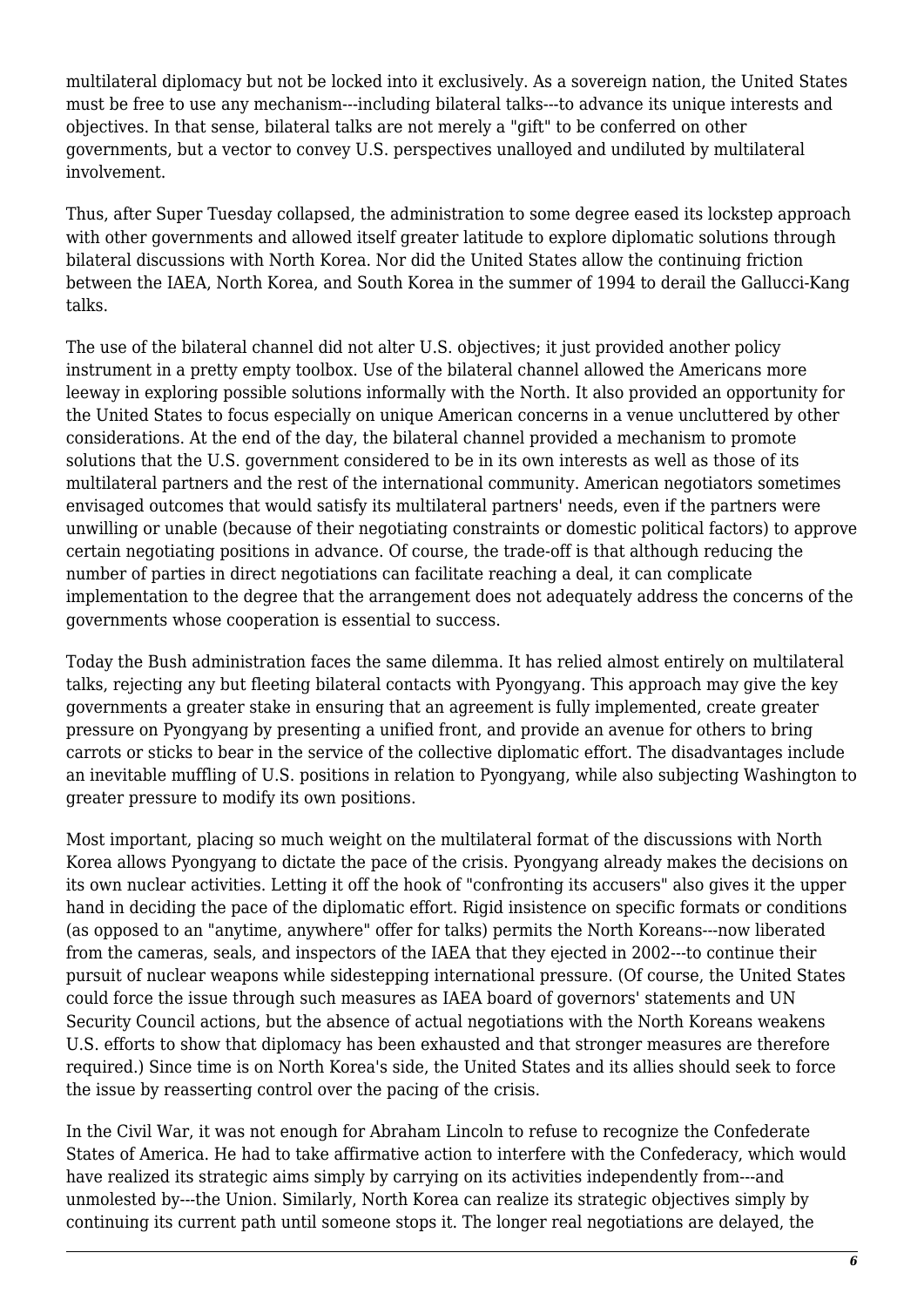greater the nuclear capability---and bargaining leverage---the North will have accumulated. So whether a particular round of talks with North Korea is bilateral or multilateral is less important than that they occur sooner rather than later. (This is where setting priorities correctly comes into play.)

### **Lesson 5.**

South Korean support is crucial to any lasting solution of the North Korean nuclear problem. The role of South Korea is as complex as it is central to resolving the North Korean nuclear crisis. Seoul's support is critical, since any action or solution, whatever form it takes, will be on its peninsula. To that end, in 1993 and 1994 the United States and South Korea spent enormous amounts of time and energy working together to forge a common strategy. Contrary to popular belief in South Korea, time after time Washington deferred to Seoul or explicitly took its views into account. The record shows that South Korea had a remarkable degree of influence, even though its positions frequently changed.

Two notable exceptions merit separate mention. The first occurred when Seoul resisted the October 1994 decision to delay implementation of special inspections, in order to get a deal that would address the real and continuing threat of plutonium production by the North. The other exception occurred in 1995 when the United States cut a deal that finessed the name of the reactors to be built in North Korea. The theory was that this issue was far too trivial to justify destroying the Agreed Framework and far to obscure to ensure support for sanctions in the UN Security Council.

Some South Koreans have complained about being harnessed to an ally ready to sacrifice their interests on the altar of nuclear nonproliferation. The most notable example is President Kim's recent claim that he stopped President Clinton from starting a second Korean War. In fact, there were no eleventh-hour phone calls to the White House. President Kim was solidly behind the American drive for sanctions, and his government was well informed about the gradual military buildup on the peninsula as well as the more extensive deployments that were about to be considered. Seoul did not know about American consideration of a preemptive strike against Yongbyon, but it is clear from the record of the Principals Committee meetings that Washington would never have authorized an attack without prior consultation with Seoul. That consultation never became necessary after the June breakthrough that returned the nuclear issue to the negotiating table.

In important respects, the challenge of maintaining U.S.-South Korean solidarity is more difficult today than it was a decade ago. Then the majority of South Koreans, and their government, had personal memories of the Korean War and its aftermath as well as serious doubts about Pyongyang's intentions. Now a younger generation has taken the reins of power, after years of a Sunshine Policy that has left many South Koreans feeling greater sympathy toward their brethren in the North and greater concern that their peace is more likely to be disturbed by Americans than North Koreans. For Americans, the deference once accorded to Seoul as facing the more imminent threat from the North has since September 11 been displaced by its own sense of vulnerability to the export of nuclear technology to adversaries and, to some, the prospect of North Korean ballistic missiles ranging the continental United States.

Unfortunately, the myth that the United States was willing to sacrifice the interests of its close ally in 1994 is widely accepted in South Korea and has colored Seoul's dealings with the current Bush administration. It reflects a long-standing Korean fear of abandonment dating back to the Taft-Katsura treaty of 1905, which essentially handed Korea over to Japan. When combined with the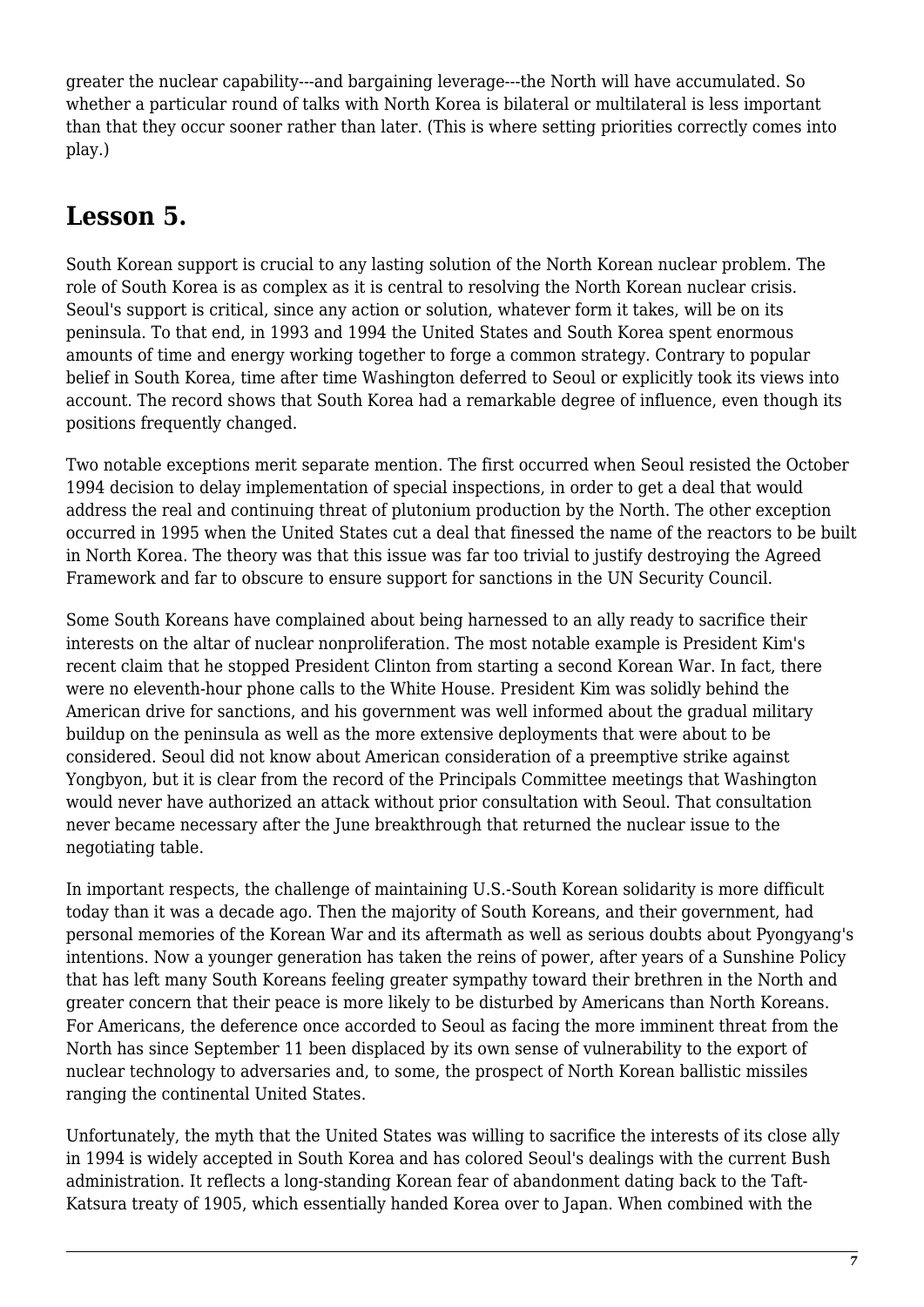demographic changes just discussed, it is easy to see why the North Korean nuclear crisis can stress the U.S.-South Korean alliance. It will be important for U.S. and South Korean decisionmakers to recognize this reality as they chart a course for the alliance through the shoals of the current crisis.

#### **Lesson 6.**

Take full advantage of China's continuing sway over North Korea. As the driving force behind the six-party talks in 2003, China assumed a much higher profile as a diplomatic player on the world stage. Its importance in addressing the North Korean nuclear crisis was already apparent in 1994. The first crisis broke during China's transition from unalloyed dedication to its alliance with Pyongyang to a more even-handed relationship between the two Koreas. That timing left China more open to work cooperatively with Seoul, while giving Pyongyang greater reason to fear abandonment by its prime benefactor. Beijing understood both its own leverage as well as the grave consequences of a North Korean nuclear program and repeatedly, but quietly, nudged Pyongyang toward compliance with its nonproliferation commitments. Beijing's most important effort unfolded in the spring of 1994, when it tried its hand at mediation after North Korea's unloading of the fuel rods from the 5-megawatt reactor at Yongbyon and appeared to signal that Pyongyang could not count on China blocking the imposition of UN sanctions against North Korea.

Although Chinese officials have traditionally sought to downplay their influence in Pyongyang, they clearly retain greater leverage over the Kim Jong Il regime than any other player. Fortunately, China and the United States agree on two key objectives: (1) the Korean Peninsula should remain stable and secure, and (2) it should be free of nuclear weapons.

But this convergence of views between Washington and Beijing has limits. Specifically, China has a strong interest in avoiding political disruption in North Korea, which argues in favor of seeking a negotiated solution to the nuclear challenge and against taking steps that could induce regime change in North Korea. By 2003, however, some U.S. officials had apparently concluded that the North Koreans were inveterate cheaters with whom no agreement could be reached that would protect American interests. Under this view, agreements should therefore be eschewed in favor of the only practical way to head off North Korean possession of a growing nuclear weapon stockpile: regime change. Whether this would occur by force or by inducing a social collapse through encouraging massive refugee flows out of the North, the bottom line is that pursuit of this objective would drive a wedge between China and the United States.

China would not only object to steps intended to induce regime change in North Korea, it would actively oppose such efforts and likely step in to prevent the collapse of the Kim Jong Il regime. Thus, sharing the same broad strategic aims regarding nuclear proliferation on the Korean peninsula does not necessarily translate into shared approaches. When those approaches differ, the U.S. efforts to encourage China to take the diplomatic lead in dealing with North Korea becomes a double-edged sword, increasing U.S. exposure to Chinese pressure at the same time that it increases Chinese influence over the broader direction of the multilateral approach to North Korea. Since, as this book has concluded (for different reasons), forcing regime change is a losing nonproliferation strategy, the United States should continue to work with China in curbing North Korea's nuclear activities on the basis of the two objectives Washington and Beijing do share.

### **Lesson 7.**

Negotiated arrangements can advance U.S. interests even if the other party engages in cheating. Of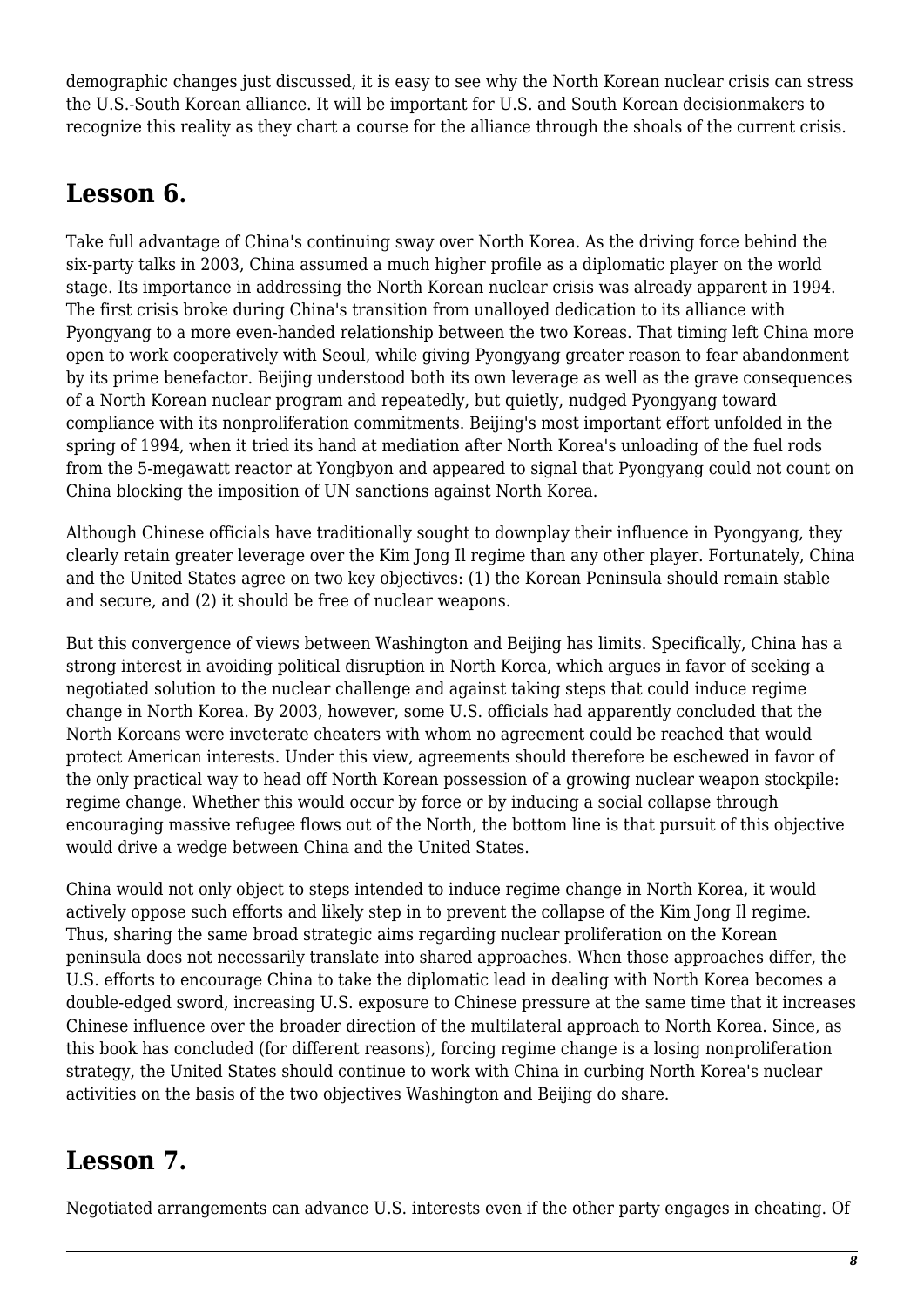course, it is possible to construct a deal that would leave the United States in a worse position if the other side cheated. An example would be an agreement that left the other side well positioned to break out of a treaty in a manner that would put the United States at an instant military disadvantage. Nazi Germany's rearmament in violation of the Versailles Treaty, combined with Europe's failure to respond, comes to mind. But it is also possible to construct a treaty that leaves the United States better off every day that the other party is compliant, and not significantly disadvantaged if the other party cheats.

Certainly, it would be a mistake to base a deal on trust. But as every American president concluded throughout the cold war, it is possible to construct a deal whose provisions, including those creating transparency, benefit the United States no matter what an aggressive and untrustworthy adversary does in the course of implementation. It is also possible to do so without submitting to "blackmail," if that term is meant to refer to a government's insistence on (1) being "paid" not to do harm, and (2) being "paid" more than once in order to keep commitments made through earlier agreements. That lesson is no less true today with respect to North Korea.

U.S. negotiators will always need to make hard choices. It would be desirable if any new deal includes comprehensive limits on North Korea's nuclear program, extending beyond known plutonium production facilities to encompass not only uranium-enrichment activities but also any nuclear weapons Pyongyang may have already built or obtained, as well as its research and development efforts. Such a commitment would be impossible to verify with confidence, even with "anytime, anywhere" inspections in North Korea. It is just too easy to cheat.

Should U.S. negotiators pass up stronger commitments if they cannot be confidently verified? What if a new deal imposes greater restrictions on Pyongyang with more extensive inspections than the 1994 accord but still leaves uncertainties? Would such a deal serve U.S. interests? Similar questions confronted the United States in 1994, when the president had to decide whether to seek more immediate limits on North Korea's threatening plutonium production program in lieu of immediate special inspections.

Reaching a deal is not always the best option. As noted earlier, the alternatives to engagement- --military action or containment--were unattractive for most of the previous crises and may be unattractive today. But in June 1994 U.S. decisionmakers were on the verge of seriously considering a preemptive strike against the Yongbyon nuclear facilities, even in view of potentially dire consequences, out of concern that the North might be about to begin producing bomb-making material. Today, what would happen if North Korea ceremoniously unveiled a nuclear-tipped missile that was clearly threatening to its neighbors, the United States, and the world? Under certain circumstances, no deal may be the best option, leaving only acquiescence (masquerading as deterrence and containment) at one extreme and confrontation (possibly including military action) at the other. Extreme circumstances may leave only extreme options.

<span id="page-8-0"></span>One way to try to avoid falling into a situation in which the president faces only extreme options is to set "red lines" for North Korea. Initially, the Bush administration seemed leery to do that on the assumption that "if you draw it, they will cross it." There is always a danger that Pyongyang will cross these lines, either deliberately or through miscalculation. In the spring of 1994, North Korea did cross a red line by unloading the 5-megawatt reactor and destroying important historical information contained in the spent fuel rods, triggering the march toward confrontation. But one month later, Pyongyang did not expel the IAEA inspectors monitoring the Yongbyon facility, perhaps in part because of Jimmy Carter's trip but also because it knew that could trigger an American preemptive attack. In short, picking a clear boundary for acceptable behavior can prove a successful deterrent, but only if it is backed by the credible threat of force. The United States should not be bluffing, and it must be clear that it is not.